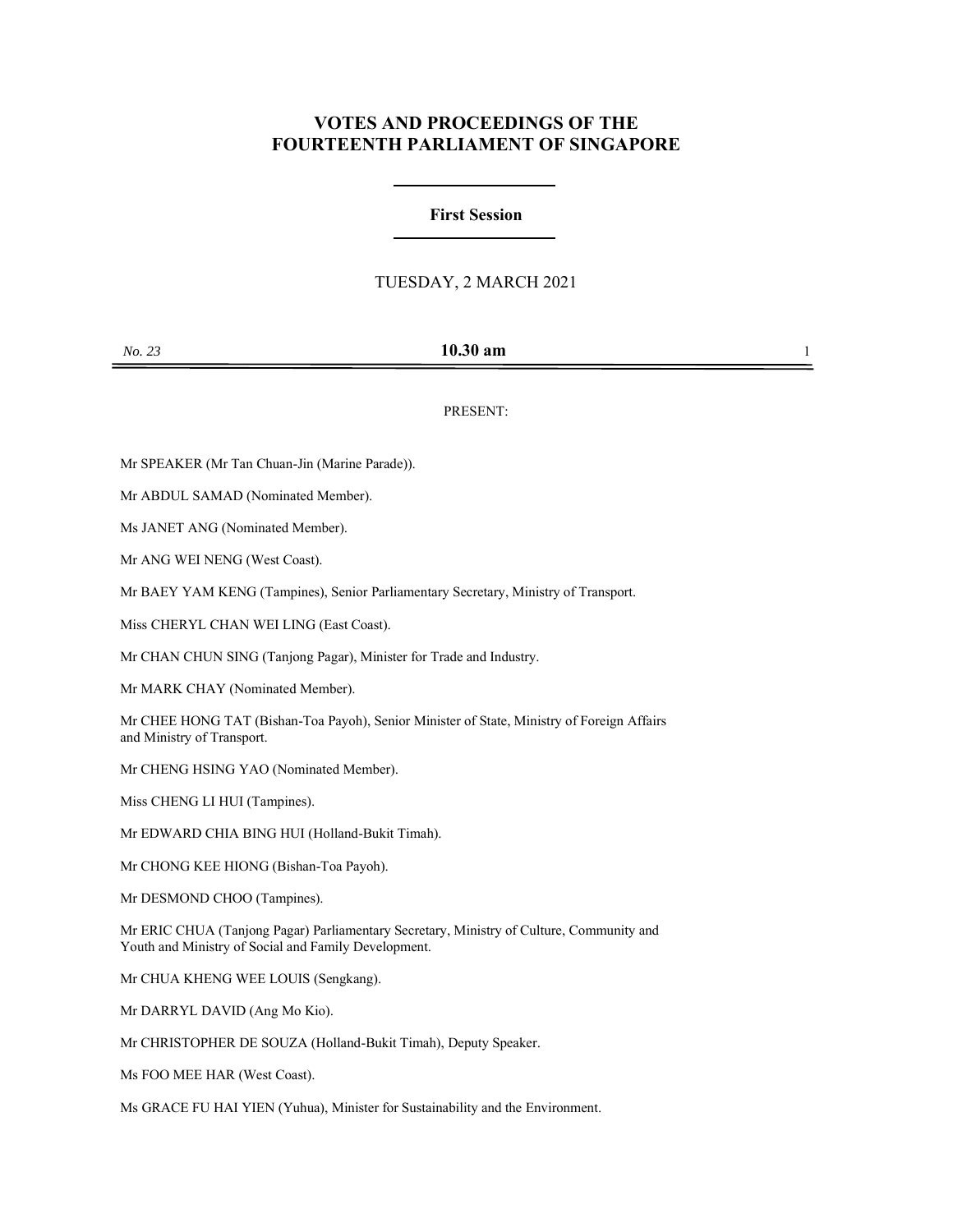Mr GAN KIM YONG (Chua Chu Kang), Minister for Health.

Ms GAN SIOW HUANG (Marymount), Minister of State, Ministry of Education and Ministry of Manpower.

Mr GAN THIAM POH (Ang Mo Kio).

Mr GERALD GIAM YEAN SONG (Aljunied).

Mr DERRICK GOH (Nee Soon).

Mr HENG CHEE HOW (Jalan Besar), Senior Minister of State, Ministry of Defence.

Mr HENG SWEE KEAT (East Coast), Deputy Prime Minister, Coordinating Minister for Economic Policies and Minister for Finance.

Prof HOON HIAN TECK (Nominated Member).

Mr SHAWN HUANG WEI ZHONG (Jurong).

Ms INDRANEE RAJAH (Tanjong Pagar), Minister, Prime Minister's Office, Second Minister for Finance, Second Minister for National Development and Leader of the House.

Mr S ISWARAN (West Coast), Minister for Communications and Information and Minister-in-charge of Trade Relations.

Dr JANIL PUTHUCHEARY (Pasir Ris-Punggol), Senior Minister of State, Ministry of Communications and Information and Ministry of Health and Government Whip.

Dr AMY KHOR LEAN SUAN (Hong Kah North), Senior Minister of State, Ministry of Sustainability and the Environment and Ministry of Transport.

Prof KOH LIAN PIN (Nominated Member).

Dr KOH POH KOON (Tampines), Senior Minister of State, Ministry of Health.

Mr DESMOND LEE (West Coast), Minister for National Development and Minister-in-charge of Social Services Integration.

Mr LEE HSIEN LOONG (Ang Mo Kio), Prime Minister.

Mr LEONG MUN WAI (Non-Constituency Member).

Mr LIANG ENG HWA (Bukit Panjang).

Mr LIM BIOW CHUAN (Mountbatten).

Assoc Prof JAMUS JEROME LIM (Sengkang).

Ms SYLVIA LIM (Aljunied).

Dr LIM WEE KIAK (Sembawang).

Ms LOW YEN LING (Chua Chu Kang), Minister of State, Ministry of Culture, Community and Youth and Ministry of Trade and Industry.

Ms MARIAM JAAFAR (Sembawang).

Mr MASAGOS ZULKIFLI B M M (Tampines), Minister for Social and Family Development, Second Minister for Health and Minister-in-charge of Muslim Affairs.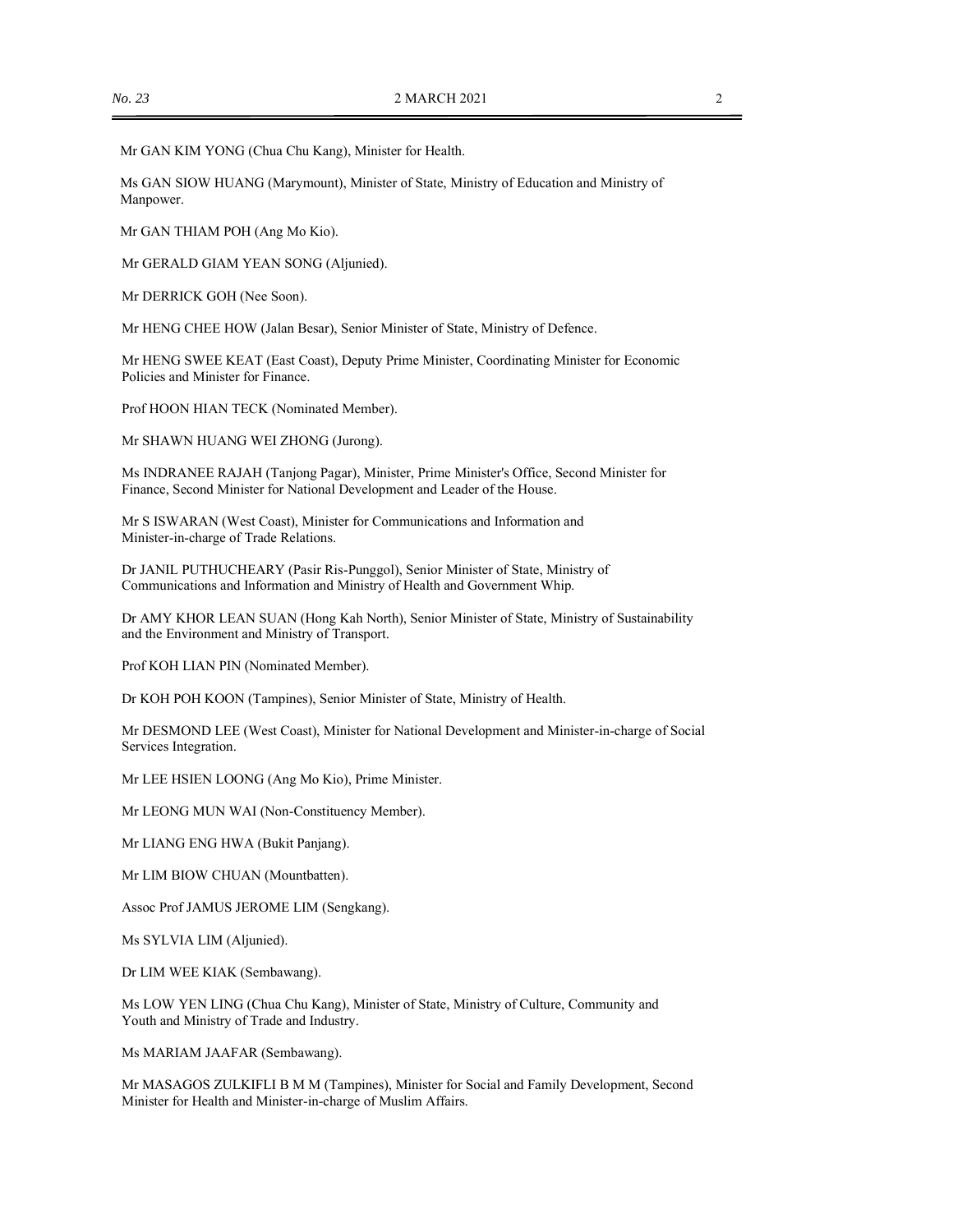Dr MOHAMAD MALIKI BIN OSMAN (East Coast), Minister, Prime Minister's Office, Second Minister for Education and Second Minister for Foreign Affairs.

Mr MOHD FAHMI BIN ALIMAN (Marine Parade).

Mr MUHAMAD FAISAL ABDUL MANAP (Aljunied).

Assoc Prof Dr MUHAMMAD FAISHAL IBRAHIM (Nee Soon), Minister of State, Ministry of Home Affairs and Ministry of National Development.

Mr MURALI PILLAI (Bukit Batok).

Ms NADIA AHMAD SAMDIN (Ang Mo Kio).

Dr NG ENG HEN (Bishan-Toa Payoh), Minister for Defence.

Ms NG LING LING (Ang Mo Kio).

Mr LOUIS NG KOK KWANG (Nee Soon).

Miss RACHEL ONG (West Coast).

Mr ONG YE KUNG (Sembawang), Minister for Transport.

Ms JOAN PEREIRA (Tanjong Pagar).

Mr LEON PERERA (Aljunied).

Ms DENISE PHUA LAY PENG (Jalan Besar).

Ms HAZEL POA (Non-Constituency Member).

Ms POH LI SAN (Sembawang).

Mr PRITAM SINGH (Aljunied), Leader of the Opposition.

Ms RAHAYU MAHZAM (Jurong), Parliamentary Secretary, Ministry of Health.

Mr SAKTIANDI SUPAAT (Bishan-Toa Payoh).

Mr SEAH KIAN PENG (Marine Parade).

Dr SHAHIRA ABDULLAH (Nominated Member).

Mr K SHANMUGAM (Nee Soon), Minister for Home Affairs and Minister for Law.

Mr SHARAEL TAHA (Pasir Ris-Punggol).

Ms SIM ANN (Holland-Bukit Timah), Senior Minister of State, Ministry of Communications and Information and Ministry of National Development and Deputy Government Whip.

Mr SITOH YIH PIN (Potong Pasir).

Ms HANY SOH (Marsiling-Yew Tee).

Ms SUN XUELING (Punggol West), Minister of State, Ministry of Education and Ministry of Social and Family Development.

Mr ALVIN TAN (Tanjong Pagar), Minister of State, Ministry of Culture, Community and Youth and Ministry of Trade and Industry.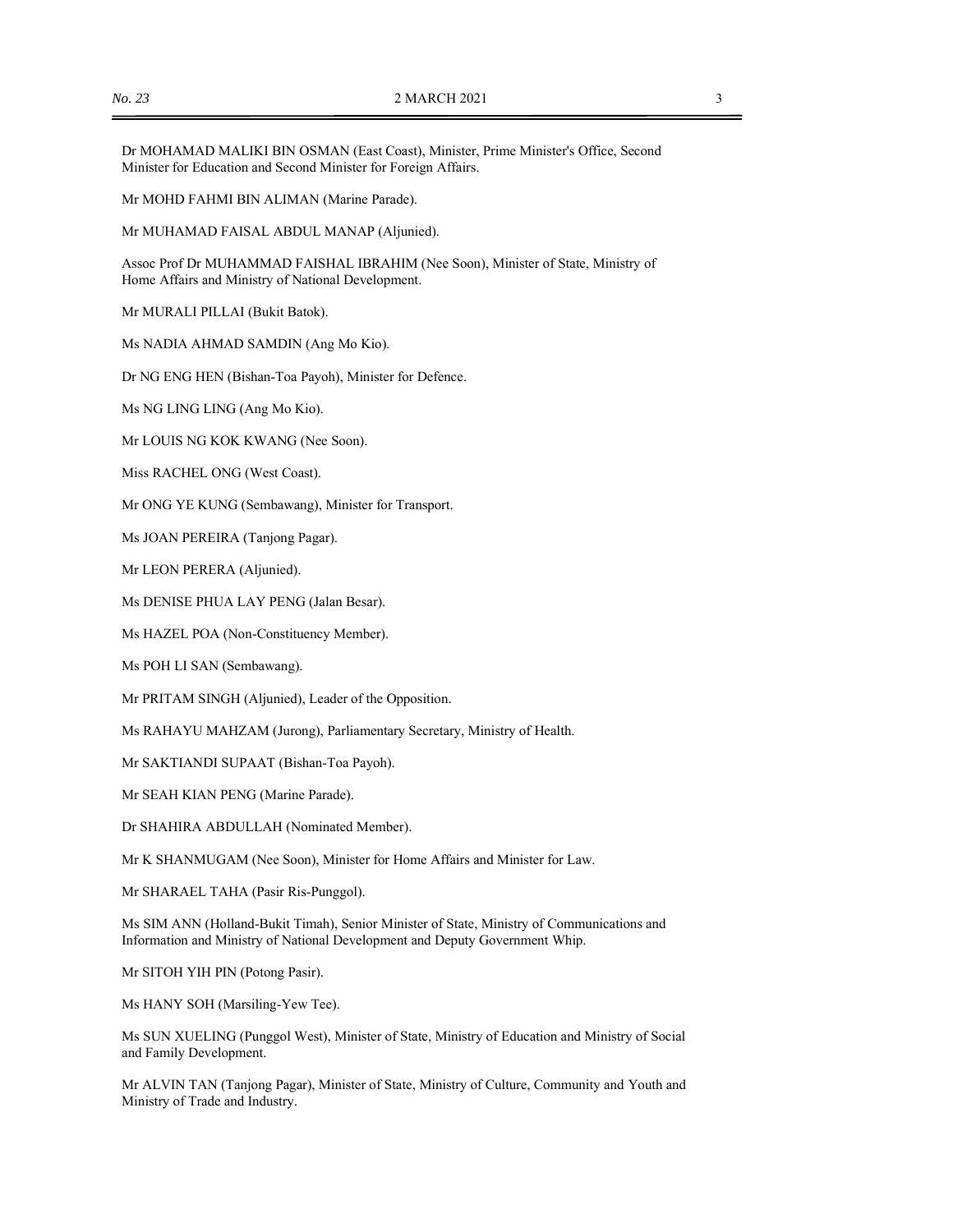Ms CARRIE TAN (Nee Soon).

Mr DENNIS TAN LIP FONG (Hougang).

Mr DESMOND TAN (Pasir Ris-Punggol), Minister of State, Ministry of Home Affairs and Ministry of Sustainability and the Environment.

Ms JESSICA TAN SOON NEO (East Coast), Deputy Speaker.

Mr TAN KIAT HOW (East Coast), Minister of State, Prime Minister's Office and Ministry of National Development.

Dr TAN SEE LENG (Marine Parade), Minister, Prime Minister's Office, Second Minister for Manpower and Second Minister for Trade and Industry.

Dr TAN WU MENG (Jurong).

Dr TAN YIA SWAM (Nominated Member).

Mr PATRICK TAY TECK GUAN (Pioneer).

Mr TEO CHEE HEAN (Pasir Ris-Punggol), Senior Minister and Coordinating Minister for National Security.

Mrs JOSEPHINE TEO (Jalan Besar), Minister for Manpower and Second Minister for Home Affairs.

Mr THARMAN SHANMUGARATNAM (Jurong), Senior Minister and Coordinating Minister for Social Policies.

Mr RAJ JOSHUA THOMAS (Nominated Member).

Ms TIN PEI LING (MacPherson).

Mr EDWIN TONG CHUN FAI (Marine Parade), Minister for Culture, Community and Youth and Second Minister for Law.

Mr VIKRAM NAIR (Sembawang).

Dr VIVIAN BALAKRISHNAN (Holland-Bukit Timah), Minister for Foreign Affairs.

Dr WAN RIZAL (Jalan Besar).

Mr DON WEE (Chua Chu Kang).

Mr LAWRENCE WONG (Marsiling-Yew Tee), Minister for Education and Second Minister for Finance.

Mr XIE YAO QUAN (Jurong).

Mr ALEX YAM ZIMING (Marsiling-Yew Tee).

Ms YEO WAN LING (Pasir Ris-Punggol).

Mr YIP HON WENG (Yio Chu Kang).

Mr MELVIN YONG YIK CHYE (Radin Mas).

Mr ZAQY MOHAMAD (Marsiling-Yew Tee), Senior Minister of State, Ministry of Defence and Ministry of Manpower and Deputy Leader of the House.

Mr ZHULKARNAIN ABDUL RAHIM (Chua Chu Kang).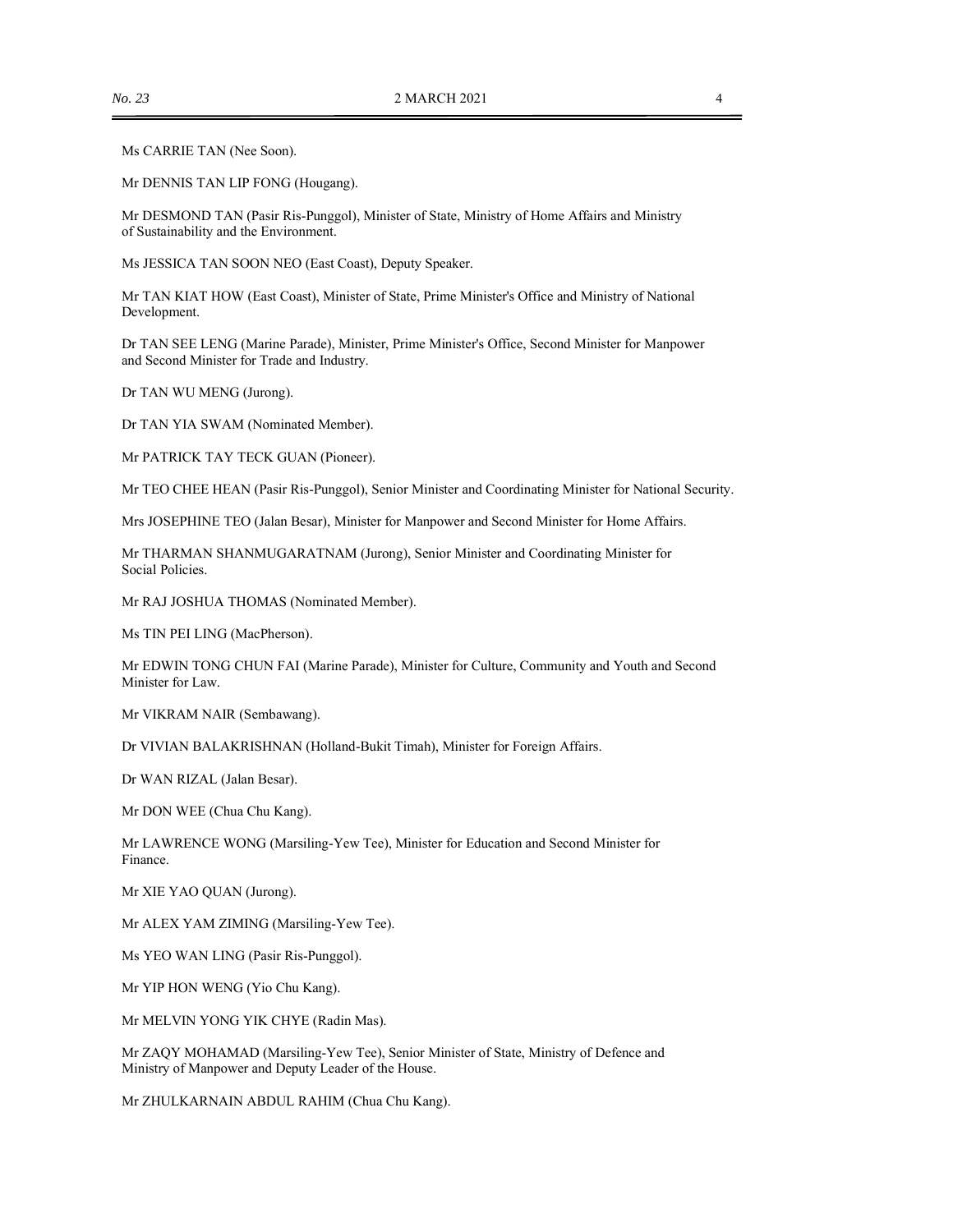$\blacksquare$ 

ABSENT:

\_\_\_\_\_\_\_\_\_\_\_\_\_\_\_\_\_\_\_\_\_\_\_\_\_\_\_\_\_\_\_\_

Ms HE TING RU (Sengkang).

Mr KWEK HIAN CHUAN HENRY (Kebun Baru).

Ms RAEESAH KHAN (Sengkang).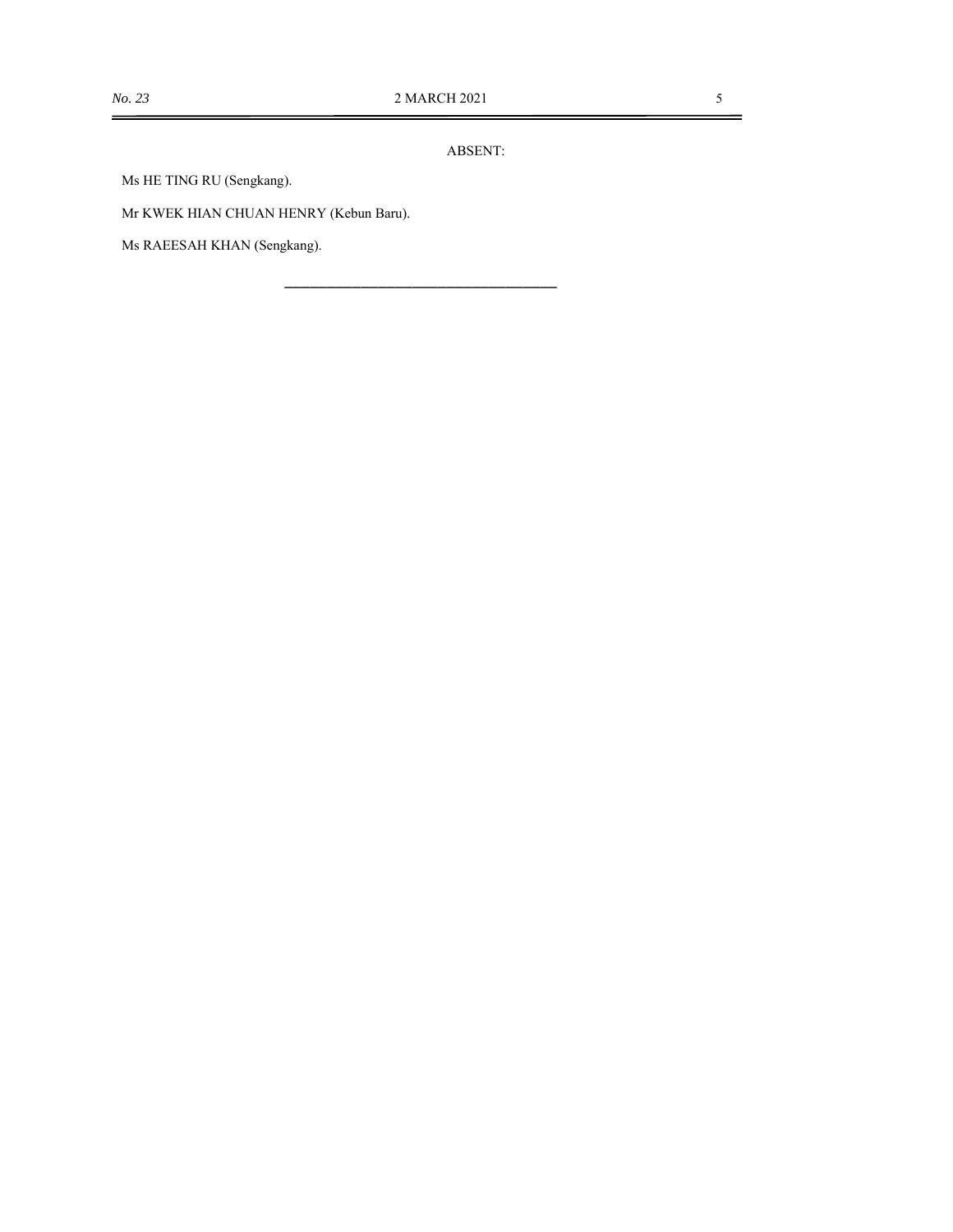- 1 8 Questions for Oral Answer were answered during Question Time.
- 2 Estimates for the financial year 1 April 2021 to 31 March 2022 (Paper Cmd. 5 of 2021) Committee of Supply  $(3<sup>rd</sup>$  Allotted Day) – Supply considered in the Committee:

*(In the Committee)* 

Head R – Ministry of Law –

Debate resumed on Question, "That the total sum to be allocated for Head R of the Estimates be reduced by \$100.". – (Mr Murali Pillai).

Amendment, by leave, withdrawn.

The sum of \$297,224,700 for Head R agreed to stand part of the Main Estimates.

The sum of \$220,364,400 for Head R agreed to stand part of the Development Estimates.

Head E – Judicature –

Amendment proposed, "That the total sum to be allocated for Head E of the Estimates be reduced by \$100.". – (Ms Sylvia Lim).

Amendment, by leave, withdrawn.

The sum of \$308,728,600 for Head E agreed to stand part of the Main Estimates.

The sum of \$92,444,700 for Head E agreed to stand part of the Development Estimates.

Head V – Ministry of Trade and Industry –

Amendment proposed, "That the total sum to be allocated for Head V of the Estimates be reduced by \$100.". – (Mr Liang Eng Hwa).

Amendment, by leave, withdrawn.

The sum of \$2,139,026,800 for Head V agreed to stand part of the Main Estimates.

The sum of \$8,955,686,100 for Head V agreed to stand part of the Development Estimates.

Head Q – Ministry of Communications and Information –

Amendment proposed, "That the total sum to be allocated for Head Q of the Estimates be reduced by \$100.". – (Ms Tin Pei Ling).

Amendment, by leave, withdrawn.

The sum of \$1,380,214,000 for Head Q agreed to stand part of the Main Estimates.

The sum of \$60,884,000 for Head Q agreed to stand part of the Development Estimates.

Head S – Ministry of Manpower –

Amendment proposed, "That the total sum to be allocated for Head S of the Estimates be reduced by \$100.". – (Mr Desmond Choo); Debate arising.